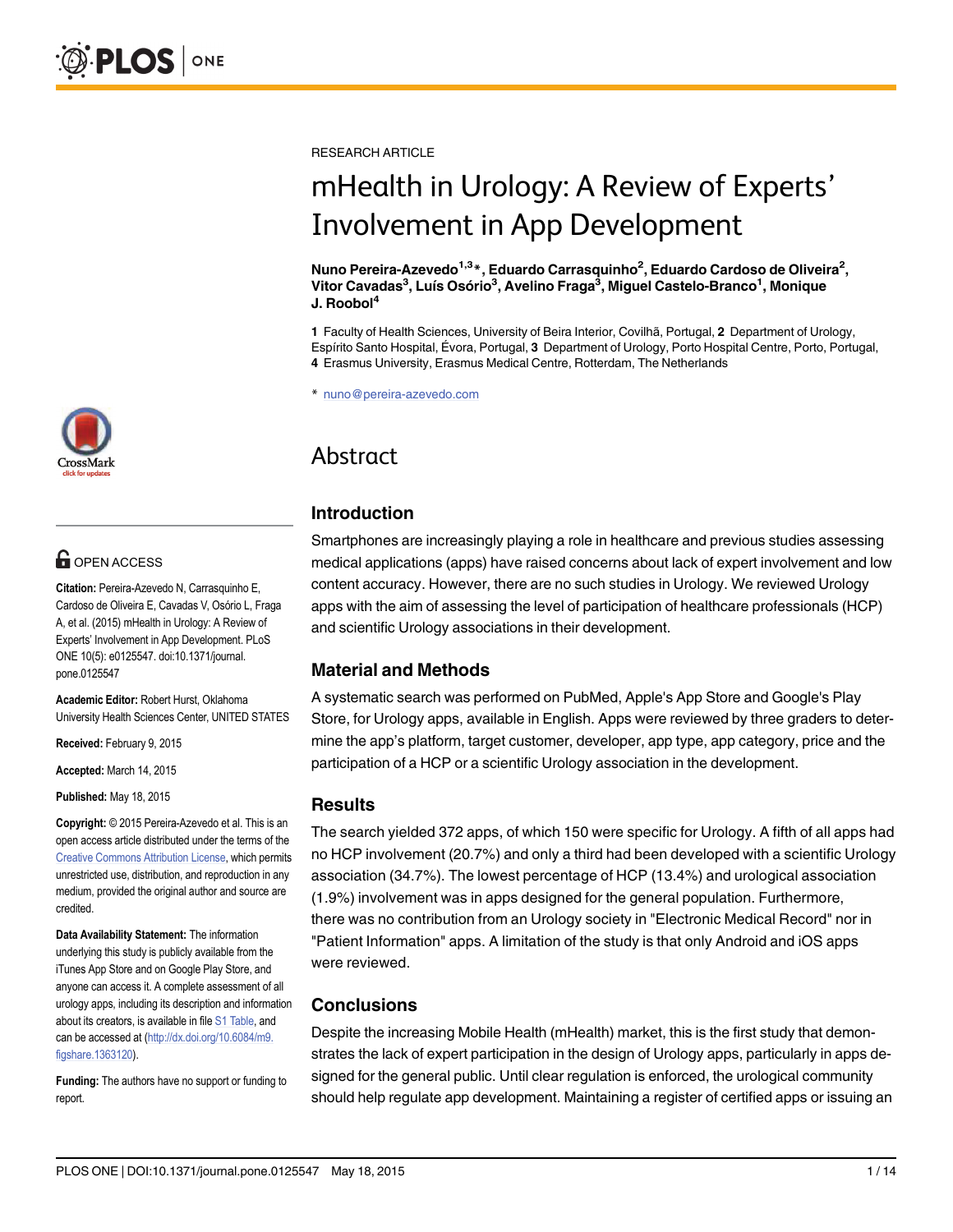<span id="page-1-0"></span>

Competing Interests: The authors have declared that no competing interests exist.

official scientific seal of approval could improve overall app quality. We propose that urologists become stakeholders in mHealth, shaping future app design and promoting peer-review app validation.

# Introduction

Smartphones and tablets are almost ubiquitous in our society and represent a popular method of accessing information. Smartphone applications (apps) are increasingly playing a role in healthcare [[1](#page-12-0)]. Mobile Health (mHealth) comprises "medical and public health practice supported by mobile devices" [\[2](#page-12-0)]. The total mHealth market revenue is estimated to grow by about 61% to reach US\$26 billion, at the end of 2017 [\[3](#page-12-0)]. Moreover, previous studies report close to 100,000 medical apps available on the two leading software platforms, iOS (Apple) and Android (Google) [[3\]](#page-12-0). That number is expected to grow even further, as both Apple and Google have announced mHealth to be a top-priority  $[4, 5]$  $[4, 5]$  $[4, 5]$  $[4, 5]$ . With the increasing number of available apps, there is a growing concern about their quality and safety, as there are no industry standards, no scientific guidelines and no independent medical app regulation  $[6-8]$  $[6-8]$  $[6-8]$  $[6-8]$  $[6-8]$ .

Recently, papers assessing apps in various medical fields have been published, detailing the myriad of options available, which range from health and fitness apps for the general public, to medical education and teaching aids, as well as electronic health records and even augmented reality software  $[1, 9-12]$  $[1, 9-12]$  $[1, 9-12]$  $[1, 9-12]$  $[1, 9-12]$  $[1, 9-12]$ . The clinical use of smartphone as diagnostic tools in Dermatology is one of the most common, but it is not without pitfalls: an app that claimed to quantify skin cancer risk mislabeled 80% of textbook melanomas [[13](#page-12-0), [14](#page-13-0)].

Apps designed for surgical specialties, such as Anesthesiology, Plastic Surgery and Neurosurgery, have also been scrutinized, with similar conclusions: app development offers great potential, but lacks standardized regulatory procedures  $[15-17]$  $[15-17]$  $[15-17]$  $[15-17]$  $[15-17]$ . Even though there have been papers demonstrating the use of apps in Urology, to our knowledge, there are no published studies reviewing healthcare professional involvement in apps specifically designed for Urology [\[18](#page-13-0), [19\]](#page-13-0). This study had two aims. First, to review Urology apps, mainly in regards to mobile platform, target audience, developer, type of app, app category and price. Second, to identify which apps had documented HCP involvement and which were developed in collaboration with a scientific Urology association.

# Methods

Three graders (an Urology resident and two Urology specialists) conducted a systematic review on PubMed, Apple App Store (iOS) and Google Play Store (Android), for Urology-themed apps, between September of 2014 and January of 2015. On PubMed, the searched terms were "Urology" and "mobile", "application", "app", "apps", "mHealth", "eHealth", "iOS", "iPhone", "iPad", "Android", "tablet" and "smartphone". Results were filtered for articles related with Urology apps that were available for download on the Apple App Store and on Google Play Store.

A similar query was also performed on both stores, for Urology-related apps. Android apps were searched at the Google Play online store. For iOS-based applications, the search was performed using iTunes v11.3.1 for Mac OS X (Apple Inc., Cupertino, CA, USA). All apps with "Urology" in their metadata (title, description, keywords and version history) were scrutinized. From the search results, graders included all apps that were available in English and designed specifically for Urology (e.g. "AUA Core Curriculum Mobile"). Exclusion criteria include those related with general medicine (e.g. "Clinical Tests & Procedures") or other fields (e.g. "Anatomy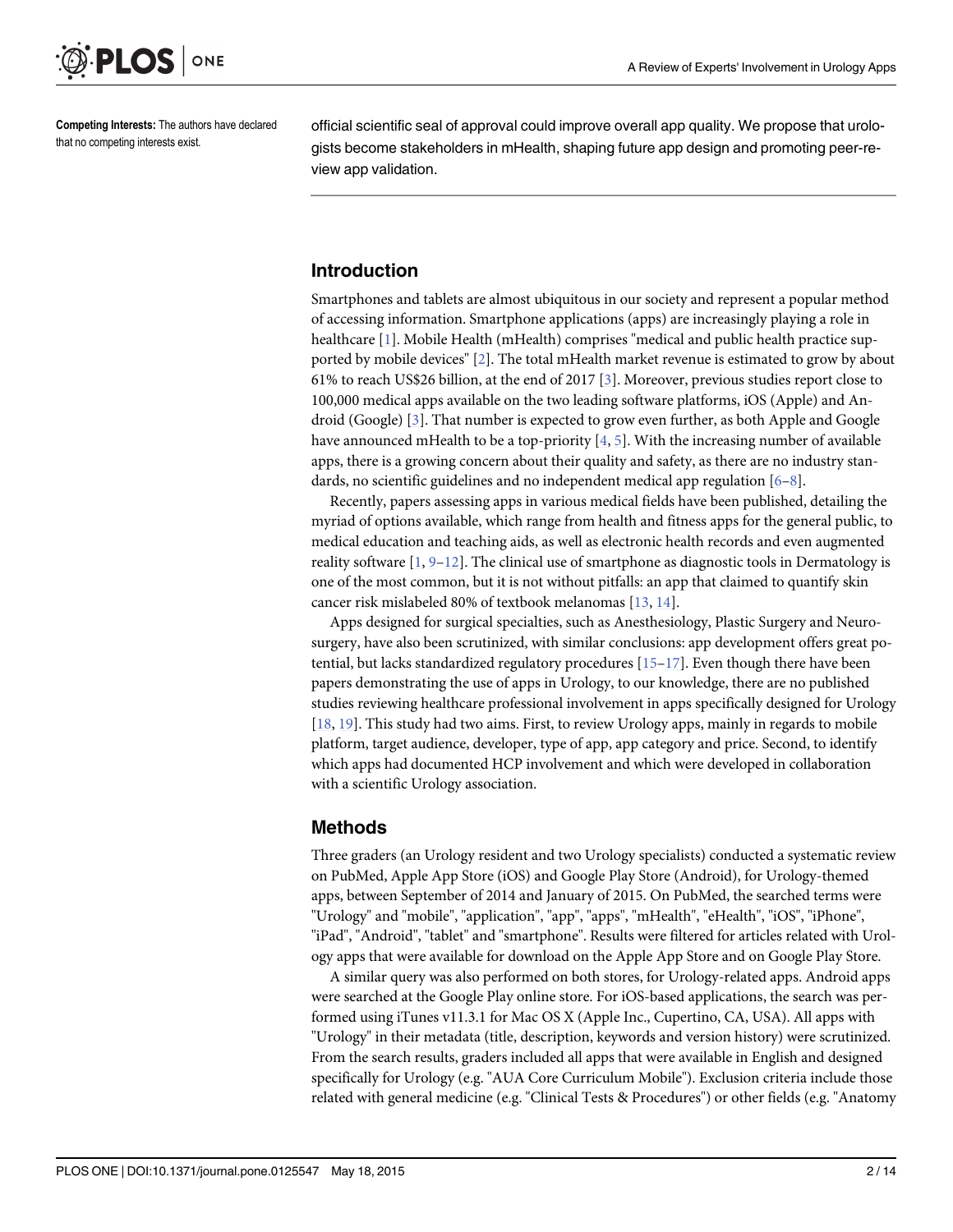<span id="page-2-0"></span>Flash Cards"), and apps that only had product advertisement, i.e. apps that only promoted pharmaceutical or medical equipment (e.g. "Actient Pharmaceuticals"). All three graders universally agreed on the criteria.

Based on all available information, the three reviewers decided on one of the following apps' type: Reference, Guidelines, and Quiz/Exam (e.g. Urology textbooks, Guidelines from an urological association); Conferences, Urological Societies/Associations, Journals and Institutions (e.g. "EAU Stockholm 2014", "AUA Member Search"); Calculators (e.g. "TNM Urology"); Electronic Medical Record/Diaries (e.g. "Bladder Pal"); and Patient Information (e.g. "Dealing with Prostate Cancer") [\(Table 1](#page-3-0)). They also determined the target audience (i.e. apps designed specifically for healthcare professionals or suitable for the general public). Moreover, they gathered data on the type of developer (i.e., apps developed by an individual or an organization) and the app's category. The app's category is chosen by the developer from a predetermined list of options, and represents the category where the app is available in the Store. Developers are required to select the category that best describes the app. Possible categories are Medical, Books & Reference, Education, Health & Fitness, Business, News & Magazines, Social, Utilities, Entertainment and Games. The app price (free or paid) and the actual price in dollars were also recorded.

Graders considered that there was involvement by HCP (e.g. urologists, other medical doctors, pharmacists, and specialist nurses) or a scientific Urology association in the apps' design when it was mentioned in the app's description or website. Apps were not purchased or downloaded.

As an example, the app "AUA 2014 Annual Meeting" would be recorded in the database as: platform (Android and iOS), Target (Health professionals), Developer (Organization), Type (Conferences, Urological Societies/Associations, Journals and Institutions), Category (Medical), Price (Free), Actual price (0.0\$), HCP involvement (Yes), scientific Urology association involvement (Yes).

First, a descriptive overview of available apps was performed. Second, all apps included in this review were assessed regardless of being available on both platforms or exclusively on Apple App Store or Google Play Store. When an app was available in both Stores, it was evaluated only once. However, some apps available in both platforms had differences between the two versions, namely in price and app category. When the price of the app was not the same on both Stores, the average price was calculated. When the app category was not the same on both platforms, the most recent version was considered.

To evaluate an association between targeted audience and healthcare professional or urological association involvement in the app development, the app price, and the developer, we used the chi-square test of association.

To analyze a relationship between the type of application and the involvement of a healthcare professional or an urological association in the development of the app, we calculated the chi-square test of association.

Analyses were performed using SPSS v20 (IBM Corp., Armonk, NY, USA). Statistical significance was set at  $p < 0.05$  for all analyses.

# **Results**

From the initial 372 apps (Android = 250,  $iOS = 122$ ), we excluded all apps that were not available in English, not specific for Urology and that were only product advertisement ([Fig 1](#page-8-0)). [Table 1](#page-3-0) lists all included apps and [Table 2](#page-9-0) displays the main characteristics of the surveyed apps. A complete assessment of all urology apps, including its description and information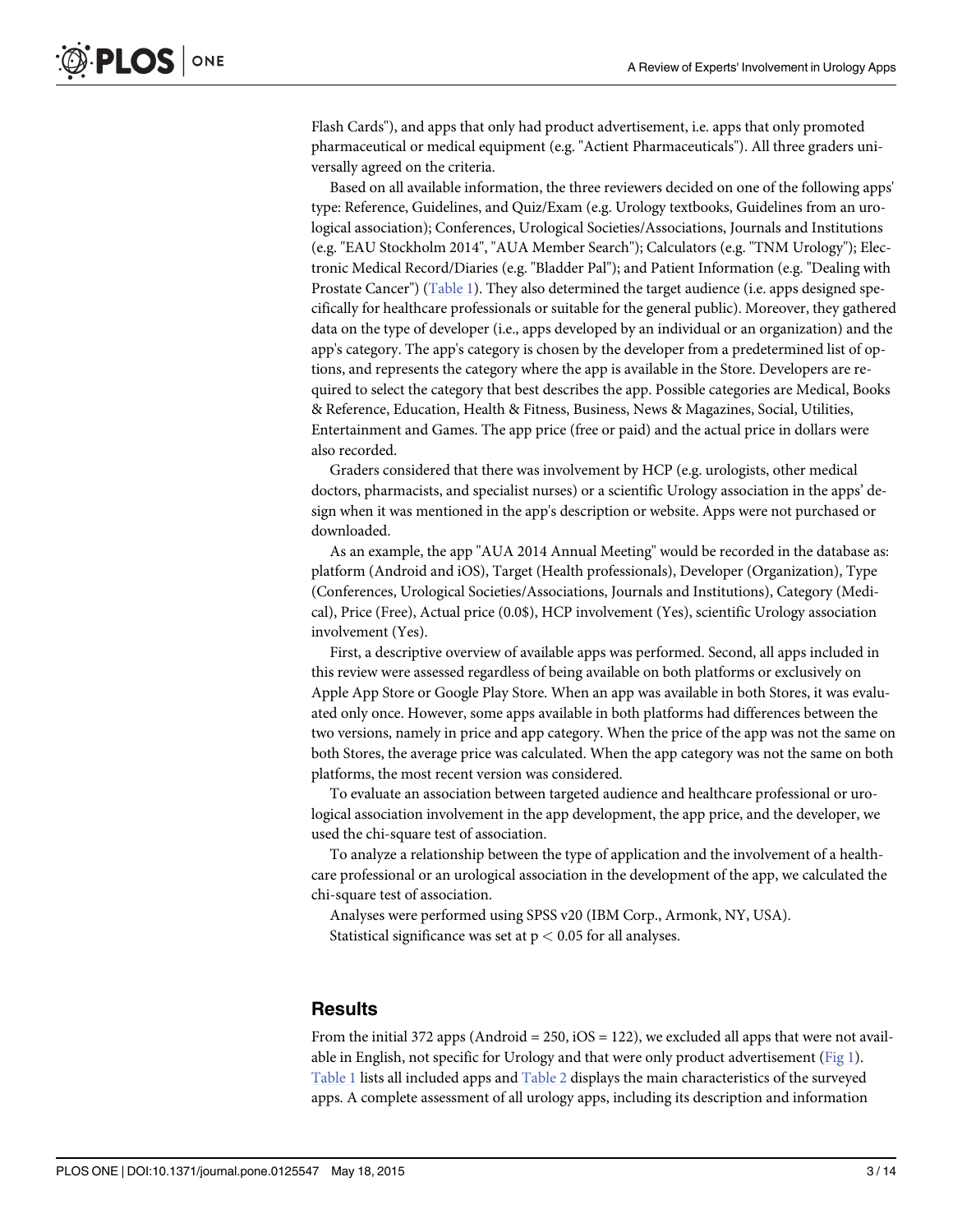#### <span id="page-3-0"></span>[Table 1.](#page-2-0) List of all included Urology apps.

| iOS<br>No<br>Yes<br>@Hand: Urology<br>Android<br>28 Congreso de Urologia 2014<br>Yes<br>Yes<br>No<br>Android<br><b>No</b><br>3 Prostate Diseases (Tanzania)<br>iOS<br><b>No</b><br><b>No</b><br><b>Abnormal Urine Guide</b><br>Android and<br><b>Advanced Urology</b><br>No<br>No<br>iOS<br>Yes<br>AUA 2011 Courses<br>Android<br>Yes<br>Android<br>Yes<br>Yes<br>AUA 2012 Annual Meeting<br>Android and<br>Yes<br>AUA 2013 Annual Meeting<br>Yes<br>iOS<br>Android and<br>AUA 2014 Annual Meeting<br>Yes<br>Yes<br>iOS<br>Android<br>Yes<br><b>AUA Annual Meeting</b><br>Yes | <b>App Name</b>                   | <b>Mobile</b><br><b>Platform</b> | <b>Scientific Urology Society</b><br>involvement | <b>Healthcare Professional</b><br>involvement |
|-------------------------------------------------------------------------------------------------------------------------------------------------------------------------------------------------------------------------------------------------------------------------------------------------------------------------------------------------------------------------------------------------------------------------------------------------------------------------------------------------------------------------------------------------------------------------------|-----------------------------------|----------------------------------|--------------------------------------------------|-----------------------------------------------|
|                                                                                                                                                                                                                                                                                                                                                                                                                                                                                                                                                                               |                                   |                                  |                                                  |                                               |
|                                                                                                                                                                                                                                                                                                                                                                                                                                                                                                                                                                               |                                   |                                  |                                                  |                                               |
|                                                                                                                                                                                                                                                                                                                                                                                                                                                                                                                                                                               |                                   |                                  |                                                  |                                               |
|                                                                                                                                                                                                                                                                                                                                                                                                                                                                                                                                                                               |                                   |                                  |                                                  |                                               |
|                                                                                                                                                                                                                                                                                                                                                                                                                                                                                                                                                                               |                                   |                                  |                                                  |                                               |
|                                                                                                                                                                                                                                                                                                                                                                                                                                                                                                                                                                               |                                   |                                  |                                                  |                                               |
|                                                                                                                                                                                                                                                                                                                                                                                                                                                                                                                                                                               |                                   |                                  |                                                  |                                               |
|                                                                                                                                                                                                                                                                                                                                                                                                                                                                                                                                                                               |                                   |                                  |                                                  |                                               |
|                                                                                                                                                                                                                                                                                                                                                                                                                                                                                                                                                                               |                                   |                                  |                                                  |                                               |
|                                                                                                                                                                                                                                                                                                                                                                                                                                                                                                                                                                               |                                   |                                  |                                                  |                                               |
|                                                                                                                                                                                                                                                                                                                                                                                                                                                                                                                                                                               | <b>AUA Core Curriculum Mobile</b> | <b>Both</b>                      | Yes                                              | Yes                                           |
| AUA EBJC-Evidence-Based JC<br>Android<br>Yes<br>Yes                                                                                                                                                                                                                                                                                                                                                                                                                                                                                                                           |                                   |                                  |                                                  |                                               |
| Android<br>Yes<br>Yes<br>AUA Guidelines at a Glance                                                                                                                                                                                                                                                                                                                                                                                                                                                                                                                           |                                   |                                  |                                                  |                                               |
| Yes<br><b>AUA Medical Student Curriculum</b><br>Android and<br>Yes<br><b>iOS</b>                                                                                                                                                                                                                                                                                                                                                                                                                                                                                              |                                   |                                  |                                                  |                                               |
| Android and<br>Yes<br>Yes<br><b>AUA Member Search</b><br>iOS                                                                                                                                                                                                                                                                                                                                                                                                                                                                                                                  |                                   |                                  |                                                  |                                               |
| <b>AUA Men's Health Checklist</b><br>Android<br>Yes<br>Yes                                                                                                                                                                                                                                                                                                                                                                                                                                                                                                                    |                                   |                                  |                                                  |                                               |
| iOS<br>Yes<br><b>AURO.it Nazionale 2013</b><br>Yes                                                                                                                                                                                                                                                                                                                                                                                                                                                                                                                            |                                   |                                  |                                                  |                                               |
| Android<br><b>No</b><br><b>No</b><br><b>Bedwetting Info</b>                                                                                                                                                                                                                                                                                                                                                                                                                                                                                                                   |                                   |                                  |                                                  |                                               |
| Android<br>No<br>No<br><b>Bedwetting solutions</b>                                                                                                                                                                                                                                                                                                                                                                                                                                                                                                                            |                                   |                                  |                                                  |                                               |
| Yes<br><b>Bedwetting Trainer</b><br>Android<br>No                                                                                                                                                                                                                                                                                                                                                                                                                                                                                                                             |                                   |                                  |                                                  |                                               |
| <b>BJUI Journal</b><br>iOS<br>Yes<br>Yes                                                                                                                                                                                                                                                                                                                                                                                                                                                                                                                                      |                                   |                                  |                                                  |                                               |
| iOS<br>Yes<br>Yes<br><b>Bladder Cancer Prognosis Calc</b>                                                                                                                                                                                                                                                                                                                                                                                                                                                                                                                     |                                   |                                  |                                                  |                                               |
| Android<br>Yes<br><b>Bladder Pal</b><br>No                                                                                                                                                                                                                                                                                                                                                                                                                                                                                                                                    |                                   |                                  |                                                  |                                               |
| <b>Braz J Urol</b><br>Yes<br>Android and<br>Yes<br><b>iOS</b>                                                                                                                                                                                                                                                                                                                                                                                                                                                                                                                 |                                   |                                  |                                                  |                                               |
| No<br>Android<br>No<br>Briganti Nomogram                                                                                                                                                                                                                                                                                                                                                                                                                                                                                                                                      |                                   |                                  |                                                  |                                               |
| No<br><b>BSC Urology Events</b><br>Android and<br><b>No</b><br>iOS                                                                                                                                                                                                                                                                                                                                                                                                                                                                                                            |                                   |                                  |                                                  |                                               |
| iOS<br>Yes<br>CalcuLithiasis<br>Yes                                                                                                                                                                                                                                                                                                                                                                                                                                                                                                                                           |                                   |                                  |                                                  |                                               |
| <b>CAU2014</b><br>Android<br>Yes<br>Yes                                                                                                                                                                                                                                                                                                                                                                                                                                                                                                                                       |                                   |                                  |                                                  |                                               |
| CROJ<br>Yes<br>Android<br>No                                                                                                                                                                                                                                                                                                                                                                                                                                                                                                                                                  |                                   |                                  |                                                  |                                               |
| <b>CRPC Nomogram App</b><br>Yes<br>Android<br><b>No</b>                                                                                                                                                                                                                                                                                                                                                                                                                                                                                                                       |                                   |                                  |                                                  |                                               |
| <b>CURE-UAB</b><br>Yes<br>Android and<br>No<br>iOS                                                                                                                                                                                                                                                                                                                                                                                                                                                                                                                            |                                   |                                  |                                                  |                                               |
| iOS<br>No<br>Yes<br>Current Opinion in Urology                                                                                                                                                                                                                                                                                                                                                                                                                                                                                                                                |                                   |                                  |                                                  |                                               |
| Yes<br>Daily-P<br>Android and<br>No<br>iOS                                                                                                                                                                                                                                                                                                                                                                                                                                                                                                                                    |                                   |                                  |                                                  |                                               |
| Daily-P Pro<br>Android and<br>$\mathsf{No}$<br>Yes<br>iOS                                                                                                                                                                                                                                                                                                                                                                                                                                                                                                                     |                                   |                                  |                                                  |                                               |
| Dealing with Prostate Cancer<br>Android<br>No<br>No                                                                                                                                                                                                                                                                                                                                                                                                                                                                                                                           |                                   |                                  |                                                  |                                               |
| Android<br>No<br>Dealing with Prostate Cancer Free<br>No                                                                                                                                                                                                                                                                                                                                                                                                                                                                                                                      |                                   |                                  |                                                  |                                               |
| Android and<br>Yes<br>DGU 2012<br>Yes<br>iOS                                                                                                                                                                                                                                                                                                                                                                                                                                                                                                                                  |                                   |                                  |                                                  |                                               |
| iOS<br>Yes<br><b>DGU 2014</b><br>Yes                                                                                                                                                                                                                                                                                                                                                                                                                                                                                                                                          |                                   |                                  |                                                  |                                               |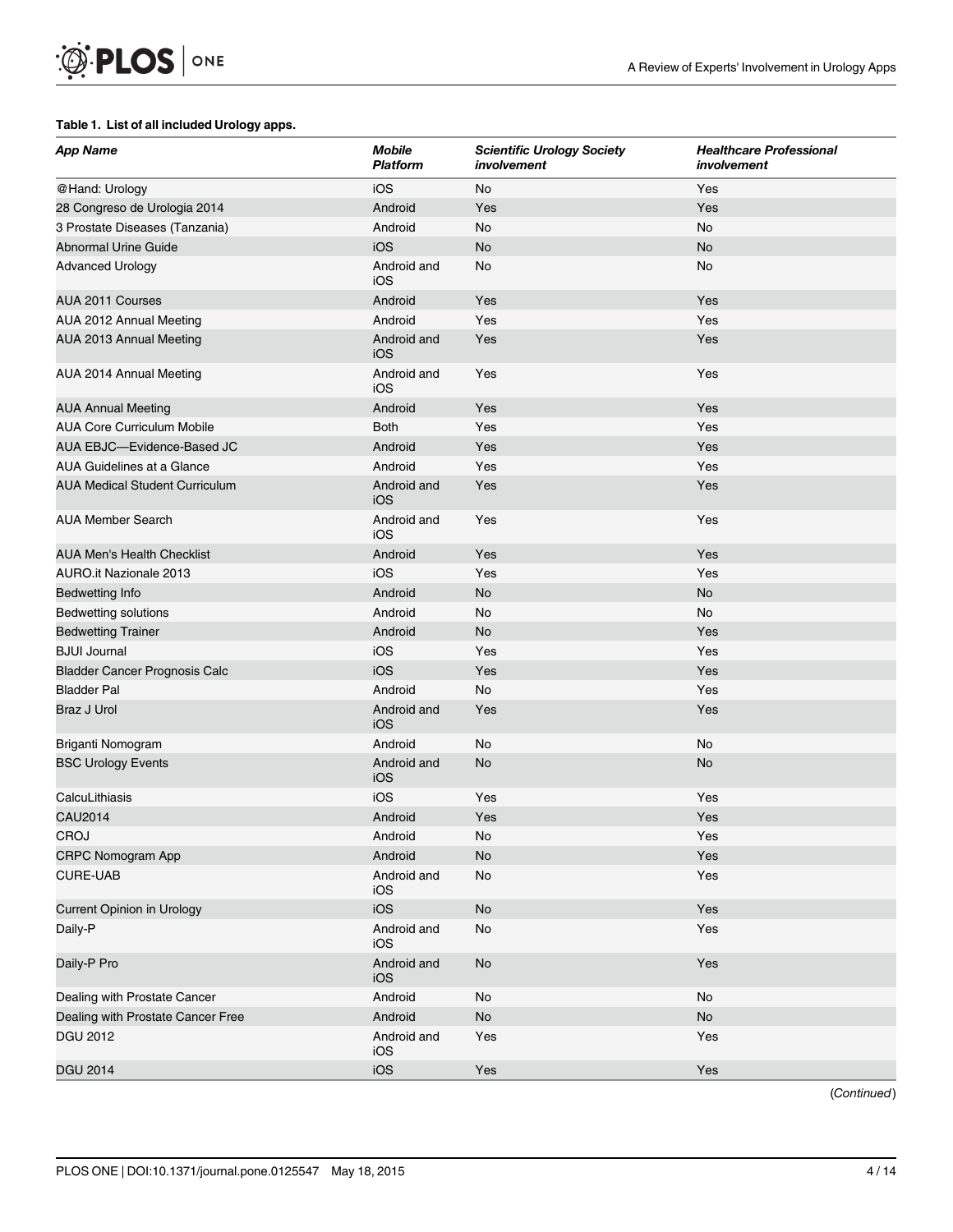| <b>App Name</b>                                           | <b>Mobile</b><br>Platform | <b>Scientific Urology Society</b><br>involvement | <b>Healthcare Professional</b><br>involvement |
|-----------------------------------------------------------|---------------------------|--------------------------------------------------|-----------------------------------------------|
| DGU 2014-Kongress App                                     | Android                   | Yes                                              | Yes                                           |
| drawMD Female Pelvic Surgery                              | iOS                       | No                                               | Yes                                           |
| drawMD Urology-Patient Education by Drawing on<br>Medical | iOS                       | No                                               | Yes                                           |
| DutasT                                                    | Android and<br><b>iOS</b> | <b>No</b>                                        | Yes                                           |
| e-URO Tools                                               | Android and<br>iOS        | Yes                                              | Yes                                           |
| <b>EAU 2012</b>                                           | Android and<br><b>iOS</b> | Yes                                              | Yes                                           |
| EAU Milan 2013                                            | Android and<br>iOS        | Yes                                              | Yes                                           |
| <b>EAU Pocket Guidelines</b>                              | Android and<br>iOS        | Yes                                              | Yes                                           |
| EAU Stockholm 2014                                        | Android and<br>iOS        | Yes                                              | Yes                                           |
| EAU Vienna 2011                                           | Android and<br><b>iOS</b> | Yes                                              | Yes                                           |
| EAUN Milan 2013                                           | Android and<br>iOS        | Yes                                              | Yes                                           |
| EAUN Stockholm 2014                                       | Android and<br><b>iOS</b> | Yes                                              | Yes                                           |
| <b>ESPU 2012</b>                                          | Android and<br>iOS        | Yes                                              | Yes                                           |
| <b>ESPU 2013</b>                                          | Android and<br>iOS        | Yes                                              | Yes                                           |
| European Urology app                                      | Android and<br>iOS        | Yes                                              | Yes                                           |
| EurUro SiM                                                | iOS                       | Yes                                              | Yes                                           |
| Female Pelvic Medicine & Reconstructive Surgery           | iOS                       | Yes                                              | Yes                                           |
| <b>Foundation Urology</b>                                 | Android                   | <b>No</b>                                        | Yes                                           |
| <b>GU Path I</b>                                          | iOS                       | No                                               | Yes                                           |
| <b>GU Path Lite</b>                                       | iOS                       | <b>No</b>                                        | Yes                                           |
| HapPee Time                                               | Android                   | <b>No</b>                                        | No                                            |
| <b>iCU Evora 2011</b>                                     | iOS                       | Yes                                              | Yes                                           |
| iDry                                                      | iOS                       | No                                               | Yes                                           |
| Int'l Urogynecology Journal                               | Android                   | Yes                                              | Yes                                           |
| iP Voiding Diary                                          | iOS                       | No                                               | Yes                                           |
| iReflux Risk Calculator                                   | Android and<br>iOS        | No                                               | No                                            |
| itsaMANTHING-Prostate Cancer                              | Android                   | $\mathsf{No}$                                    | $\operatorname{\mathsf{No}}$                  |
| <b>iURO Andrology</b>                                     | Android and<br>iOS        | $\mathsf{No}$                                    | Yes                                           |
| iURO Andrology PRO                                        | Android and<br>iOS        | No                                               | Yes                                           |
| <b>iURO</b> General Practicioner                          | iOS                       | <b>No</b>                                        | Yes                                           |
| <b>iURO Kidney</b>                                        | Android and<br>iOS        | No                                               | Yes                                           |
| iURO Oncology                                             | Android and<br>iOS        | No                                               | Yes                                           |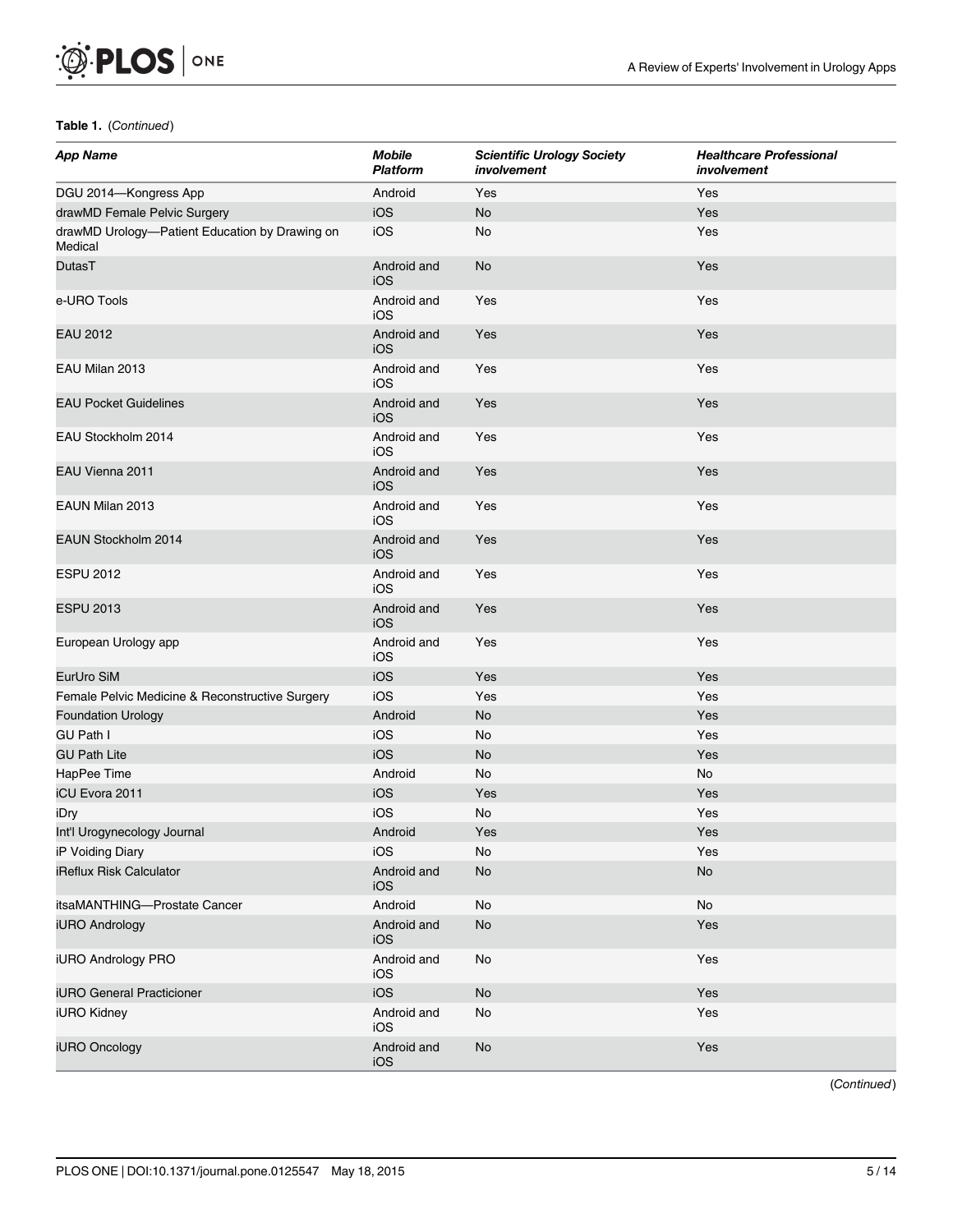$\mathcal{D}$  PLOS  $\vert$  one

| <b>App Name</b>                                          | <b>Mobile</b><br><b>Platform</b> | <b>Scientific Urology Society</b><br>involvement | <b>Healthcare Professional</b><br>involvement |
|----------------------------------------------------------|----------------------------------|--------------------------------------------------|-----------------------------------------------|
| iURO Oncology Pro                                        | Android and<br>iOS               | No                                               | Yes                                           |
| <b>iURO Pelvic Floor</b>                                 | Android and<br><b>iOS</b>        | <b>No</b>                                        | Yes                                           |
| iURO Pelvic Floor Pro                                    | Android and<br>iOS               | No                                               | Yes                                           |
| <b>iURO Prostate Pro</b>                                 | Android and<br>iOS               | <b>No</b>                                        | Yes                                           |
| Kidney and Bladder Problems                              | Android and<br>iOS               | No                                               | No                                            |
| <b>Kidney Cancer</b>                                     | Android                          | <b>No</b>                                        | <b>No</b>                                     |
| Kidney Disease Assistant                                 | iOS                              | No                                               | No                                            |
| <b>Kidney Diseases</b>                                   | iOS                              | <b>No</b>                                        | No                                            |
| Kidney Urology-Simulations and behaviours of<br>diseases | iOS                              | No                                               | Yes                                           |
| kidneystoneMD                                            | iOS                              | <b>No</b>                                        | Yes                                           |
| Learning Urology Quiz                                    | Android and<br>iOS               | No                                               | Yes                                           |
| Male impotence risk evaluation                           | Android                          | <b>No</b>                                        | <b>No</b>                                     |
| male_Japanese                                            | iOS                              | No                                               | Yes                                           |
| Men's App                                                | iOS                              | <b>No</b>                                        | Yes                                           |
| Men's Guide To Prostate Health                           | Android                          | No                                               | No                                            |
| Miniatlas Erectile Dysfunction                           | iOS                              | <b>No</b>                                        | Yes                                           |
| My BladderDiary                                          | Android                          | No                                               | No                                            |
| <b>NMIBC Toolbox</b>                                     | Android                          | <b>No</b>                                        | Yes                                           |
| Oxford Handbook Urology 2nd Ed                           | Android and<br>iOS               | No                                               | Yes                                           |
| Partin/Han Tables                                        | iOS                              | <b>No</b>                                        | Yes                                           |
| PI-RADS Prostate MRI                                     | Android                          | No                                               | Yes                                           |
| Prac. Urology for Primary Care                           | Android and<br>iOS               | <b>No</b>                                        | Yes                                           |
| <b>Practical Urology</b>                                 | Android and<br>iOS               | No                                               | Yes                                           |
| Practical Urology for Gynecologists                      | iOS                              | <b>No</b>                                        | Yes                                           |
| <b>Prevent Prostate Cancer</b>                           | Android                          | No                                               | No                                            |
| Primary Care Guidelines for Urology                      | Android and<br>iOS               | Yes                                              | Yes                                           |
| <b>Prostate Cancer</b>                                   | Android                          | No                                               | Yes                                           |
| <b>Prostate Cancer Calculator</b>                        | Android                          | No                                               | No                                            |
| Prostate Cancer Calculator (Seoul National University)   | Android                          | No                                               | Yes                                           |
| Prostate Cancer v2                                       | Android                          | <b>No</b>                                        | Yes                                           |
| Prostate Health                                          | Android and<br>iOS               | No                                               | Yes                                           |
| Prostate In Focus                                        | Android                          | No                                               | Yes                                           |
| PROSTATE INTERNATIONAL                                   | Android                          | Yes                                              | Yes                                           |
| Prostate Pal 2                                           | Android                          | <b>No</b>                                        | Yes                                           |
| ProstateMD                                               | Android                          | No                                               | Yes                                           |
| Renal & Urology News                                     | Android and<br>iOS               | No                                               | Yes                                           |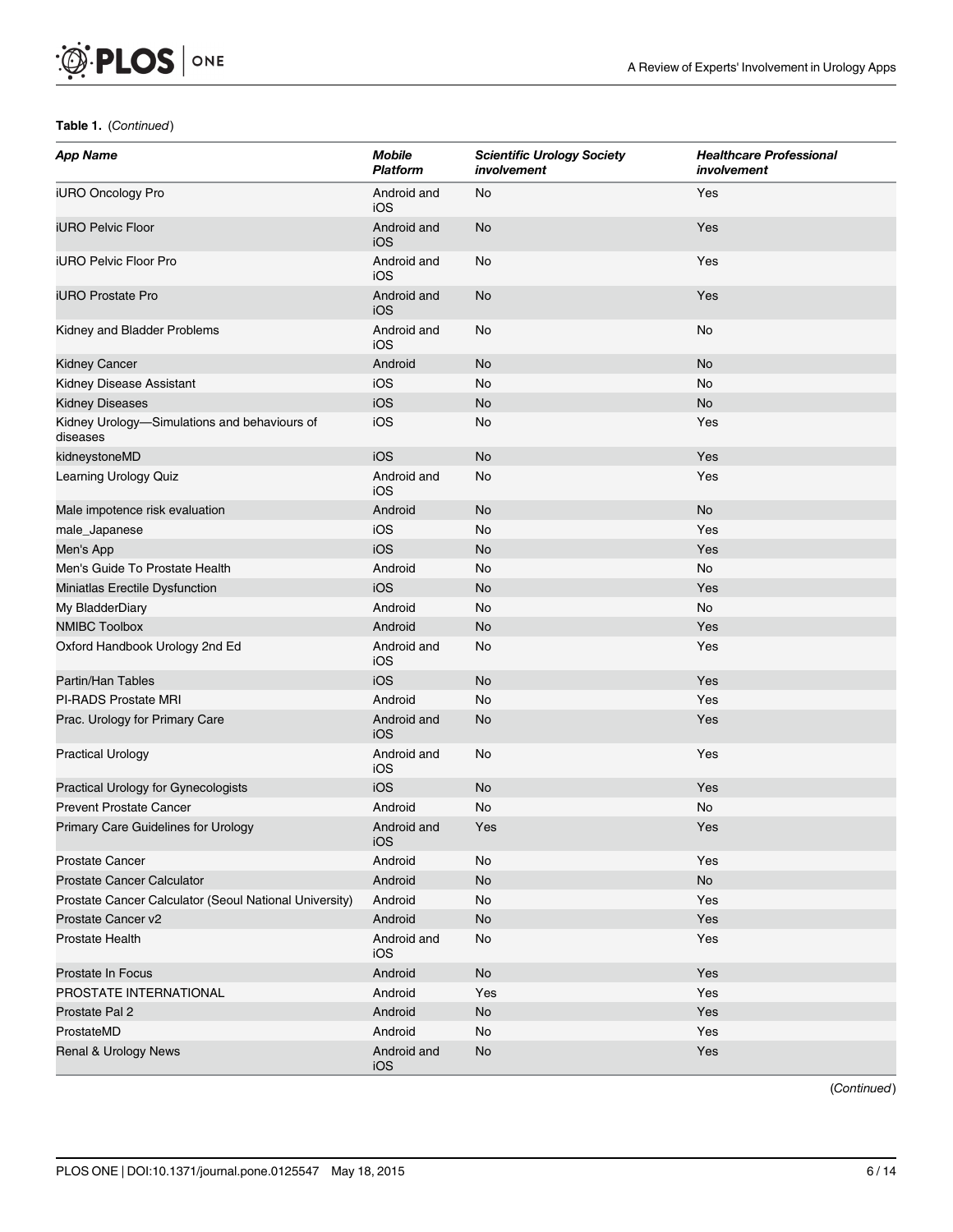$\mathcal{D}$  PLOS  $\vert$  one

| <b>App Name</b>                                        | <b>Mobile</b><br><b>Platform</b> | <b>Scientific Urology Society</b><br>involvement | <b>Healthcare Professional</b><br>involvement |
|--------------------------------------------------------|----------------------------------|--------------------------------------------------|-----------------------------------------------|
| Reviews in Urology                                     | iOS                              | No                                               | Yes                                           |
| Rotterdam Prostate Cancer Risk                         | Android and<br>iOS               | Yes                                              | Yes                                           |
| POY (Russian Society of Urology)                       | Android                          | Yes                                              | Yes                                           |
| Show Me OAB                                            | iOS                              | <b>No</b>                                        | <b>No</b>                                     |
| <b>SIU 2013</b>                                        | Android and<br>iOS               | Yes                                              | Yes                                           |
| <b>SMU 2014</b>                                        | Android                          | Yes                                              | Yes                                           |
| Testicle pain, testicle tumors                         | Android                          | No                                               | No                                            |
| <b>Testicular Cancer</b>                               | Android                          | <b>No</b>                                        | <b>No</b>                                     |
| <b>Testicular Cancer Checker</b>                       | iOS                              | No                                               | No                                            |
| The Journal of Urology, Official Journal of AUA        | iOS                              | Yes                                              | Yes                                           |
| Three Diseases of the Prostate                         | Android                          | No                                               | No                                            |
| <b>TNM Urology</b>                                     | iOS                              | <b>No</b>                                        | Yes                                           |
| Turkish Journal of Urology                             | iOS                              | Yes                                              | Yes                                           |
| <b>Understanding Prostate Cancer</b>                   | Android                          | No                                               | Yes                                           |
| <b>UrinaryAlmanac</b>                                  | iOS                              | No                                               | Yes                                           |
| Uro Challenge                                          | Android and<br>iOS               | Yes                                              | Yes                                           |
| UroBladderDiary                                        | iOS                              | No                                               | No                                            |
| <b>Urolithiasis Assist</b>                             | Android                          | Yes                                              | Yes                                           |
| Urologic Nurse CURN, 800 MCQs                          | Android                          | No                                               | Yes                                           |
| Urologic Oncology: Seminars and Original Investigation | iOS                              | Yes                                              | Yes                                           |
| <b>Urological Surgery</b>                              | Android                          | No                                               | Yes                                           |
| Urological Ultrasound                                  | Android                          | <b>No</b>                                        | Yes                                           |
| Urology                                                | iOS                              | No                                               | No                                            |
| Urology-Pediatric, 1000 MCQs                           | Android                          | <b>No</b>                                        | Yes                                           |
| Urology Board Review Manual                            | Android and<br>iOS               | No                                               | Yes                                           |
| <b>Urology Case Reports</b>                            | iOS                              | Yes                                              | Yes                                           |
| <b>Urology Flashcards</b>                              | Android and<br>iOS               | No                                               | Yes                                           |
| Urology for Gynecologists                              | Android                          | <b>No</b>                                        | Yes                                           |
| <b>Urology Glossary</b>                                | Android and<br>iOS               | No                                               | <b>No</b>                                     |
| <b>Urology Nation</b>                                  | Android and<br>iOS               | No                                               | Yes                                           |
| Urology NBI Atlas by Olympus                           | iOS                              | $\mathsf{No}$                                    | Yes                                           |
| Urology Patient Education by CoherentRx                | iOS                              | No                                               | Yes                                           |
| <b>Urology Planet</b>                                  | iOS                              | No                                               | No                                            |
| <b>Urology Times</b>                                   | Android and<br>iOS               | No                                               | Yes                                           |
| Urology, 1000 MCQs                                     | Android                          | $\mathsf{No}$                                    | Yes                                           |
| Urology, The Gold Journal                              | iOS                              | Yes                                              | Yes                                           |
| UrologyMatch                                           | Android and<br>iOS               | No                                               | Yes                                           |
| UroSketch 3D Explore                                   | iOS                              | No                                               | Yes                                           |
| UroSketch 3D Professional                              | iOS                              | No                                               | Yes                                           |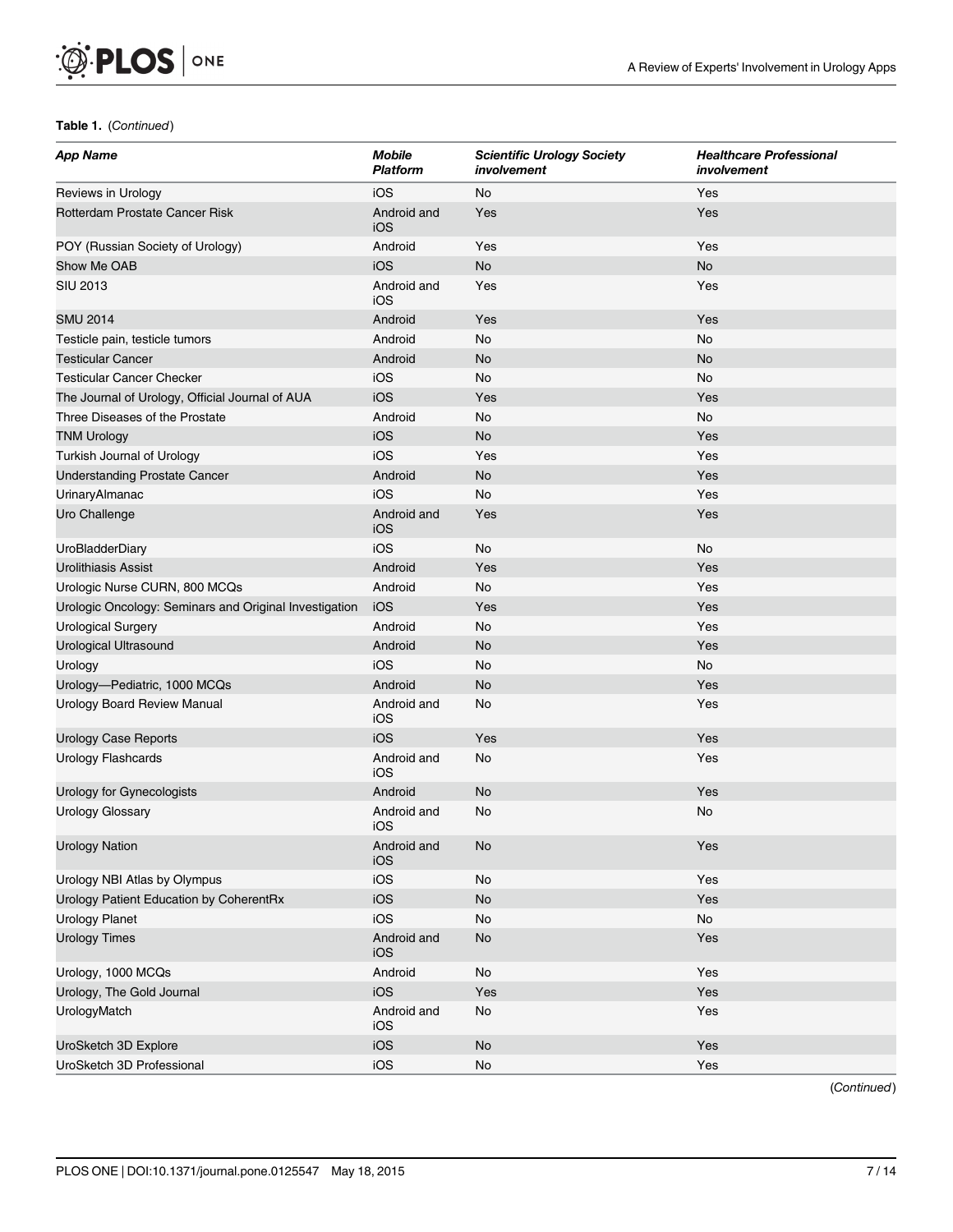<span id="page-7-0"></span>

| <b>App Name</b>           | Mobile<br><b>Scientific Urology Society</b><br>involvement<br><b>Platform</b> |            | <b>Healthcare Professional</b><br>involvement |  |
|---------------------------|-------------------------------------------------------------------------------|------------|-----------------------------------------------|--|
| <b>USICON</b>             | Android                                                                       | Yes        | Yes                                           |  |
| <b>USICON 2014</b>        | Android and<br>iOS                                                            | Yes        | Yes                                           |  |
| <b>UWPEN</b>              | iOS                                                                           | <b>No</b>  | <b>No</b>                                     |  |
| <b>Vasectomy Reversal</b> | Android                                                                       | <b>No</b>  | Yes                                           |  |
| WCE 2013 Annual Meeting   | Android                                                                       | <b>Yes</b> | Yes                                           |  |

Complete list of all included apps, its availability and the participation of a HCP or a scientific Urology association. A complete assessment of all urology apps, including its description and information about its creators, is available as supporting information.

doi:10.1371/journal.pone.0125547.t001

about its creators, is available as  $S1$  Table, and can be accessed at  $\frac{http://dx.doi.org/10.6084/m9.}{http://dx.doi.org/10.6084/m9.}$  $\frac{http://dx.doi.org/10.6084/m9.}{http://dx.doi.org/10.6084/m9.}$  $\frac{http://dx.doi.org/10.6084/m9.}{http://dx.doi.org/10.6084/m9.}$ [figshare.1363120](http://dx.doi.org/10.6084/m9.figshare.1363120).

We found 44 apps exclusive to Apple App Store, 56 uniquely on Google Play Store and 50 available on both stores, for a total of 150 Urology apps.

Of the 150 individual apps, there were more apps targeted at healthcare professionals (72.7%) and published by organizations (88.0%). The most common type of app was "References, Guidelines, and Quiz/Exam" (36.7%), which included, for example, Urology textbooks and atlas.

Regarding app category, most were classified as "Medical" (68.7%), but many were available in the "Books & Reference" section (9.3%).

The vast majority of apps were free (71.3%). The average price of paid applications was 9.15 ±14.09 dollars, but there was a large range, from 0.99 dollars (five apps) to 71.94 dollars ("Urological Surgery", 71.94 dollars). The most expensive apps were "References, Guidelines, and Quiz/Exam". Taking into account the available free apps, the average app price dropped to  $2.62 \pm 8.55$  dollars.

One in five apps had no documented HCP involvement in their design (20.7%). Moreover, only one-third of all reviewed apps had been developed in collaboration with a scientific Urology association (34.7%).

Furthermore, there was a statistically significant difference between target audience and HCP involvement in apps' design  $(p<0.001)$ : only 13.4% of all apps designed with input from a HCP were targeted for the general population. Additionally, there was a statistically significant difference between target audience and urological association involvement in the apps' design  $(p<0.001)$ . Similarly, the lowest percentage of urological association involvement in apps' design was in apps designed for the general population  $(1.9\%)$  ([Table 3\)](#page-10-0).

Moreover, there was statistically significant differences between apps' type and HCP  $(p<0.001)$  and urological association  $(p<0.001)$  involvement in apps' design. The lack of HCP involvement in app development was highest in Patient Information apps (64.3%) and Electronic Medical Record/Diaries (40%). No Electronic Medical Record/Diaries nor Patient Information apps were developed with documented involvement by any scientific Urology as-sociation ([Table 4\)](#page-10-0).

There were no statistically significant differences between target audience and cost (free or paid,  $p = 0.13$ ) nor developer type (individual or organization,  $p = 0.08$ ).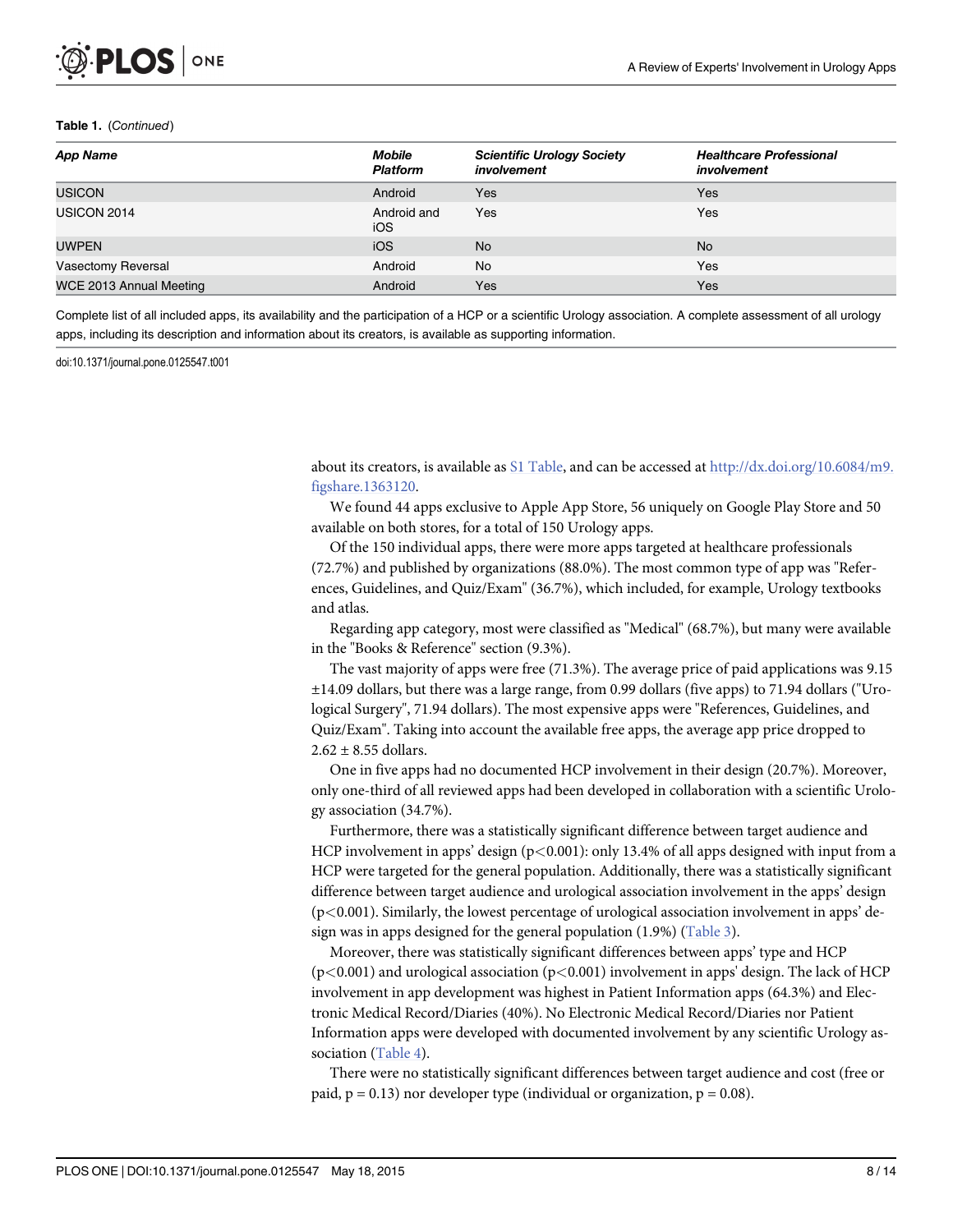<span id="page-8-0"></span>



[Fig 1. S](#page-2-0)earch methodology for Urology apps. From the initial 372 apps (Android = 250, iOS = 122), we excluded apps not available in English, not specific for Urology or that were only product advertisement, for a total of 150 Urology apps (n = 44 exclusively for iOS, n = 56 exclusively for Android and n = 50 available for both platforms).

doi:10.1371/journal.pone.0125547.g001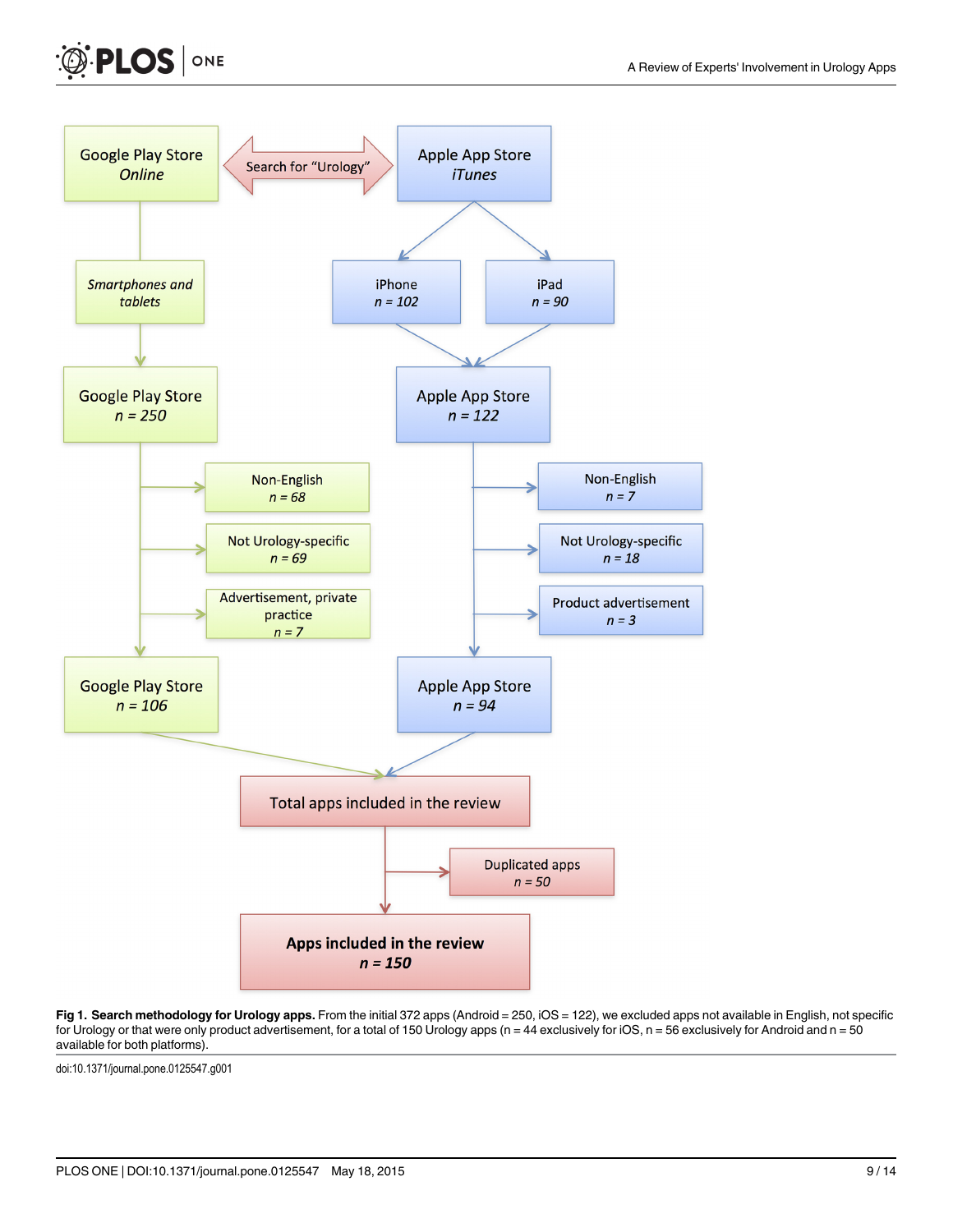| <b>Factors</b>                              | <b>Description</b>                                                           | <b>Statistics</b>      |
|---------------------------------------------|------------------------------------------------------------------------------|------------------------|
| Platform <sup>a</sup>                       | Google                                                                       | 37.3%                  |
|                                             | Apple                                                                        | 29.3%                  |
|                                             | <b>Both</b>                                                                  | 33.3%                  |
| Target audience <sup>a</sup>                | Specific for health professionals                                            | 72.7%                  |
|                                             | Designed for the general public                                              | 27.3%                  |
| Developer <sup>a</sup>                      | Individual                                                                   | 12.0%                  |
|                                             | Organization (Company/Association/University/Etc.)                           | 88.0%                  |
| Apps' type <sup>a</sup>                     | Reference, Guidelines, Quiz/Exam                                             | 36.7%                  |
|                                             | Conferences, Urological Societies/Associations, Journals and<br>Institutions | 29.3%                  |
|                                             | Calculator                                                                   | 8.7%                   |
|                                             | Electronic Medical Record/Diaries                                            | 6.7%                   |
|                                             | <b>Patient information</b>                                                   | 18.7%                  |
| Apps' category in the<br>Store <sup>a</sup> | Medical                                                                      | 68.7%                  |
|                                             | Books & Reference                                                            | 9.3%                   |
|                                             | Education                                                                    | 8.7%                   |
|                                             | <b>Health &amp; Fitness</b>                                                  | 8.7%                   |
|                                             | <b>Business</b>                                                              | 1.3%                   |
|                                             | <b>News &amp; Magazines</b>                                                  | 0.7%                   |
|                                             | Social                                                                       | 0.7%                   |
|                                             | Productivity                                                                 | 1.3%                   |
|                                             | Games                                                                        | 0.7%                   |
| Free or Paid <sup>a</sup>                   | Free                                                                         | 71.3%                  |
|                                             | Paid                                                                         | 28.7%                  |
| Actual app price(\$) <sup>b</sup>           | Max price                                                                    | 71.94\$                |
|                                             | Minimum price (of paid)                                                      | 0.99\$                 |
|                                             | Mean price $\pm$ SD for paid apps                                            | $$9.15 \pm$<br>\$14.09 |
|                                             | Mean price $\pm$ SD for all apps                                             | $$2.62 \pm $8.55$      |
| Involvement of health                       | <b>No</b>                                                                    | 20.7%                  |
| professional in app'<br>designac            | Yes                                                                          | 79.3%                  |
| Involvement of Urological                   | <b>No</b>                                                                    | 65.3%                  |
| Association in app'<br>designad             | Yes                                                                          | 34.7%                  |

<span id="page-9-0"></span>

|  |  |  | Table 2. Summary of descriptive statistics of Urology apps. |
|--|--|--|-------------------------------------------------------------|
|--|--|--|-------------------------------------------------------------|

Summary of descriptive statistics of Urology apps and information regarding their platform, target audience, developer type, app type, app category, cost and involvement of a healthcare professional or an urological society.

<sup>a</sup>The percentages frequency distributions are reported for nominal and ordinal variables

<sup>b</sup>The maximum, minimum, and mean values are presented for the actual price.

<sup>c</sup>The involvement of a healthcare professional was assumed if there was reference to an urologist, other medical doctors, pharmacists or specialist nurses in the app.

<sup>d</sup>The involvement of an Urology association was assumed if there was reference to an Urology association.

doi:10.1371/journal.pone.0125547.t002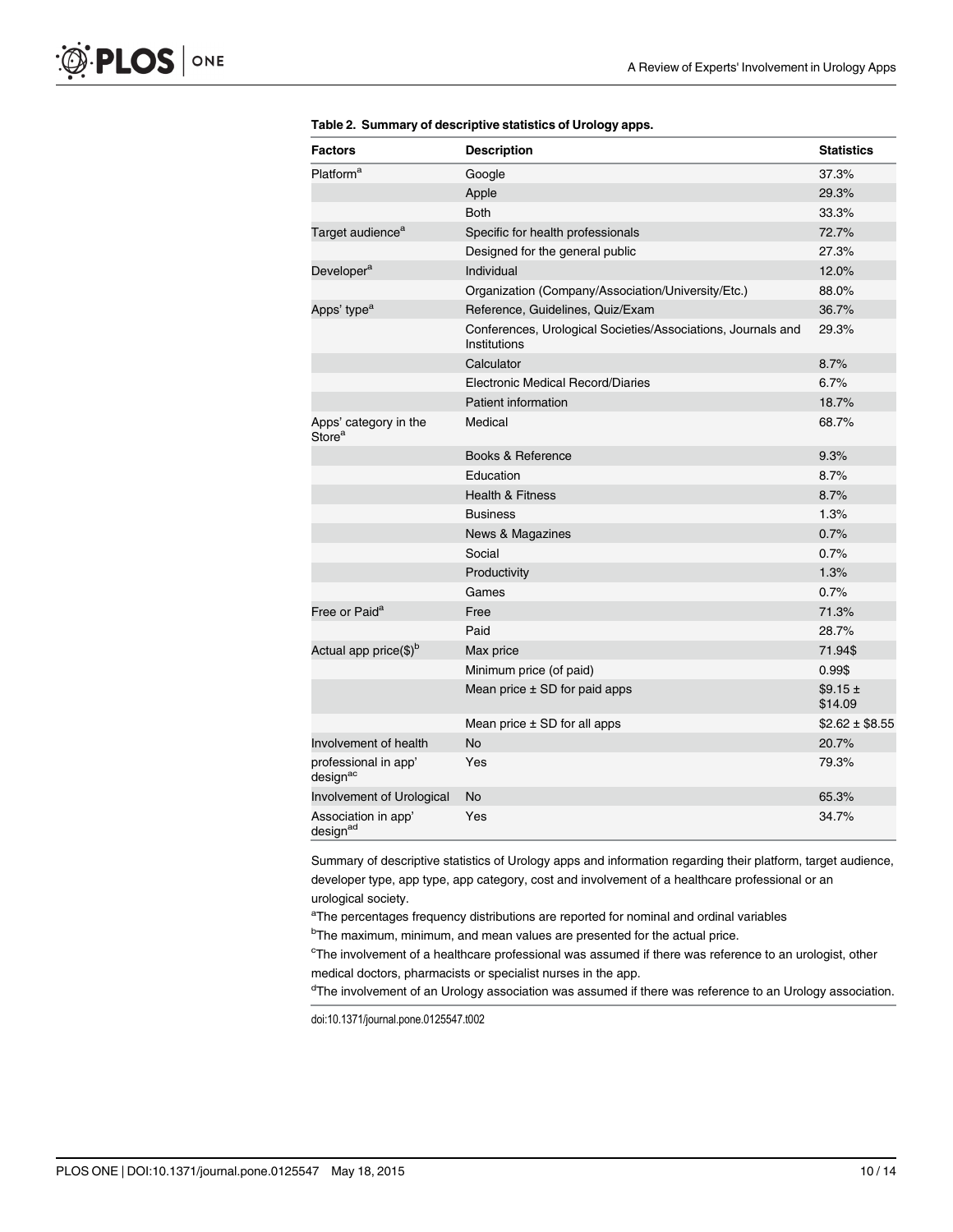<span id="page-10-0"></span>

#### [Table 3.](#page-7-0) Association between target audience and expert involvement.

| <b>Target audience</b> | Healthcare professional involvement in app'<br>development |             |         | Urological association involvement in app'<br>development |            |         |  |
|------------------------|------------------------------------------------------------|-------------|---------|-----------------------------------------------------------|------------|---------|--|
|                        | No(0)                                                      | Yes(1)      | p-value | No(0)                                                     | Yes(1)     | p-value |  |
| Health professionals   | 6(19.4%)                                                   | 103 (86.6%) | 0.000   | 58 (59.2%)                                                | 51 (98.1%) | 0.000   |  |
| General                | 25 (80.6%)                                                 | 16 (13.4%)  |         | 40 (40.8%)                                                | $(1.9\%)$  |         |  |

Association (assessed by Chi square test) between targeted audience and healthcare professional or urological association involvement in the app development.

doi:10.1371/journal.pone.0125547.t003

#### [Table 4.](#page-7-0) Association between type of application and expert involvement.

|                                                                             | <b>Healthcare professional</b><br>involvement in app' development |             |         | <b>Scientific Urology association</b><br>involvement in app' development |             |         |
|-----------------------------------------------------------------------------|-------------------------------------------------------------------|-------------|---------|--------------------------------------------------------------------------|-------------|---------|
| Apps' type                                                                  | No(0)                                                             | Yes(1)      | p-value | No(0)                                                                    | Yes (1)     | p-value |
| 1-Reference, Guidelines, Quiz/Exam                                          | 4(7.3%)                                                           | 51 (92.7%)  | 0.000   | 44 (80%)                                                                 | 11 $(20%)$  | 0.000   |
| 2-Conferences, Urological Societies/Associations, Journals and Institutions | $(2.3\%)$                                                         | 43 (97.7%)  |         | 6(13.6%)                                                                 | 38 (86.4%)  |         |
| 3-Calculator                                                                | $4(30.8\%)$                                                       | $9(69.2\%)$ |         | 10 (76.9%)                                                               | $3(23.1\%)$ |         |
| 4-Electronic Medical Record/Diaries                                         | $4(40\%)$                                                         | 6(60%)      |         | 10 (100.0%)                                                              | $0(0.0\%)$  |         |
| 5-Patient Information                                                       | 18 (64.3%)                                                        | 10(35.7%)   |         | 28 (100.0%)                                                              | $0(0.0\%)$  |         |

Association (assessed by Chi square test) between the type of application and the involvement of a healthcare professional or a scientific Urology association in the development of the app.

doi:10.1371/journal.pone.0125547.t004

## **Discussion**

To our knowledge, this is the first study that completely identifies healthcare professional involvement in apps specifically designed for Urology and hence can serve as a trigger for urological societies to further explore the opportunities and overcome potential pitfalls of mHealth in Urology.

The mHealth market is mostly self-regulated, but there is a need for an independent assessment of available apps, to prevent both HCP and the general public from apps of using questionable reliability. The current study shows that there is clearly a deficit of expert input in Urology apps, as more than one fifth of all available apps did not have any involvement of HCP and only a third had the involvement of a scientific Urology association. These results are slightly worse than those from other areas, but this seems to be an issue across multiple medical fields  $[20-22]$  $[20-22]$  $[20-22]$ .

Google Play Store has more Urology apps than Apple App Store. One possible explanation for this difference is the contrasting app approval process on both platforms: Android apps are automatically approved. However, iOS apps need to respect Apple's Review Guidelines and are only published in the App Store after technical approval by Apple staff [[4\]](#page-12-0). For example, apps that share personal data without user consent are rejected  $[4]$  $[4]$ .

The present study shows that the most common type of apps was "References, Guidelines, and Quiz/Exam" and most apps were available in the "Medical" category of the store, which is consistent with other reviews  $[13, 20]$  $[13, 20]$  $[13, 20]$  $[13, 20]$  $[13, 20]$ .

Even though most apps were targeted at professionals, one fifth off all apps in our review are designed for patient information, which stresses the importance of safety even further, knowing that these users often lack scientific judgment.

Moreover, the involvement of commercial companies in this type of media has been questioned before, with worries about their funding and purpose [[23\]](#page-13-0). A particular concern is the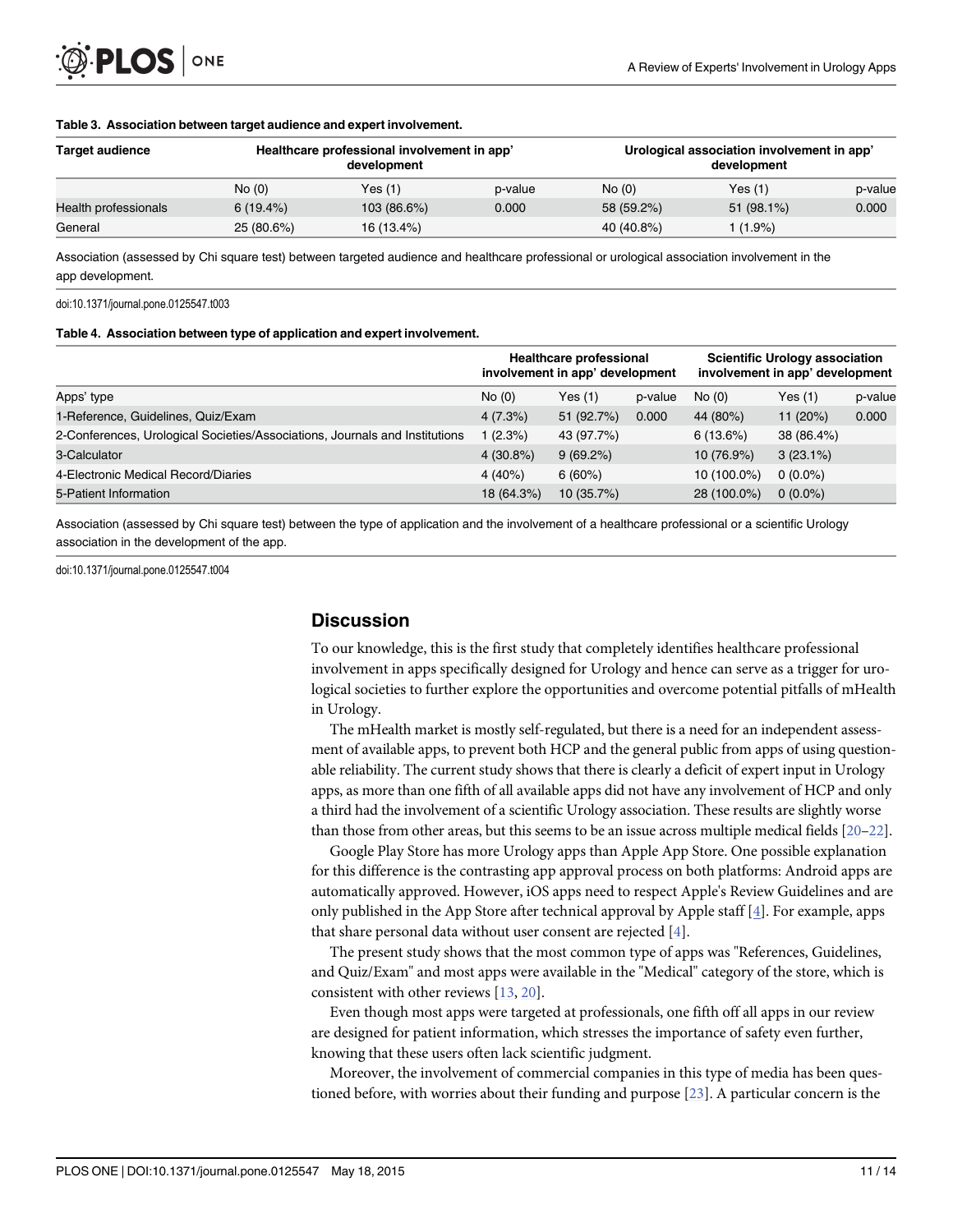<span id="page-11-0"></span>potential bias in product promotion, which can ultimately create conflicts of interest between the developer, healthcare professionals and the end user.

Development of health apps should always involve healthcare experts. However, in our review, medical calculators had an unexpectedly low proportion of HCP participation in their design. This lack of involvement is also evident in patient-targeted apps, particularly in Electronic Medical Records and Patient Information apps.

Even when there was reference to a HCP or an urological society involvement in the app design, it was not possible to systematically assess their level of responsibility, either as an external advisor, major stakeholder or sole author. Moreover, we could not find any available tools or evidence on how to quantify this information in a reproducible method.

This issue has raised attention of some public entities, namely the National Health Service in England, which curates an online Health Apps Library, and also private companies (e.g. Happtique MobileHealth Source), which are developing certification processes for mobile apps, with the aim of regulating the mHealth market [\[24\]](#page-13-0).

With the growing number of available apps, the challenge is finding safe and well-designed apps. HCP and scientific Urology association involvement can act as a quality check, which is of paramount importance, not only for healthcare-targeted apps, but even more so in apps designed for the general public.

In the same way that doctors involvement in social media (SoMe) has been the focus of attention and recommendation by urological societies, medical app development should become subject to the same regulation, and Urology must not be left out [\[25](#page-13-0)-[29\]](#page-13-0).

mHealth has the potential to be an important tool in the future of Urology. However, it is critical that scientific accuracy, patient privacy and user safety are assured. Even though some of the issues may not be within the competence of scientific Urology associations, they can still take an active role in this subject.

mHealth app development should be seen by urologists as an opportunity to provide greater care to our patients and better software and knowledge to our peers. Even though this paradigm might require learning some new tools and skills, engaging in app development can be a fulfilling opportunity for a alternative medical interaction.

The present study certifies the lack of healthcare professional involvement in Urology apps. Considering that apps included in this review represent less than 0.2% of available medical apps and that there are more breast cancer (total  $= 178$ , Android  $= 118$ , iOS  $= 59$ ) apps than Urology apps in total, mHealth is an untapped potential in our field and further investigation is mandatory to clarify the role that apps may play in Urology [\[30\]](#page-13-0).

This study has some limitations. We could not perform analyses on the mobile stores' rating and review data because, unlike Google Play Store, the Apple App Store does not show the rating of all apps. Another limitation is that only the Android and iOS apps were reviewed, even though there are other mobile app stores, namely Microsoft and Samsung. However, Apple's App Store and Google's Play Store are by far the most popular platforms. We only searched for apps that included "Urology" in their metadata. Therefore, some Urology apps, which did not include it in the description of the app, were not included. Even though all graders had to agree on the app's type classification, it remains subjective, which is a potential limitation. However, there is no standardized classification scheme available. Healthcare professional and urological society involvement was structured as a binary variable (i.e. yes/no), but was not quantified.

# Conclusion

Apps represent a new opportunity to enhance care in Urology. Possible uses range from augmented reality apps that can be helpful in a clinical or surgical setting, to electronic diaries that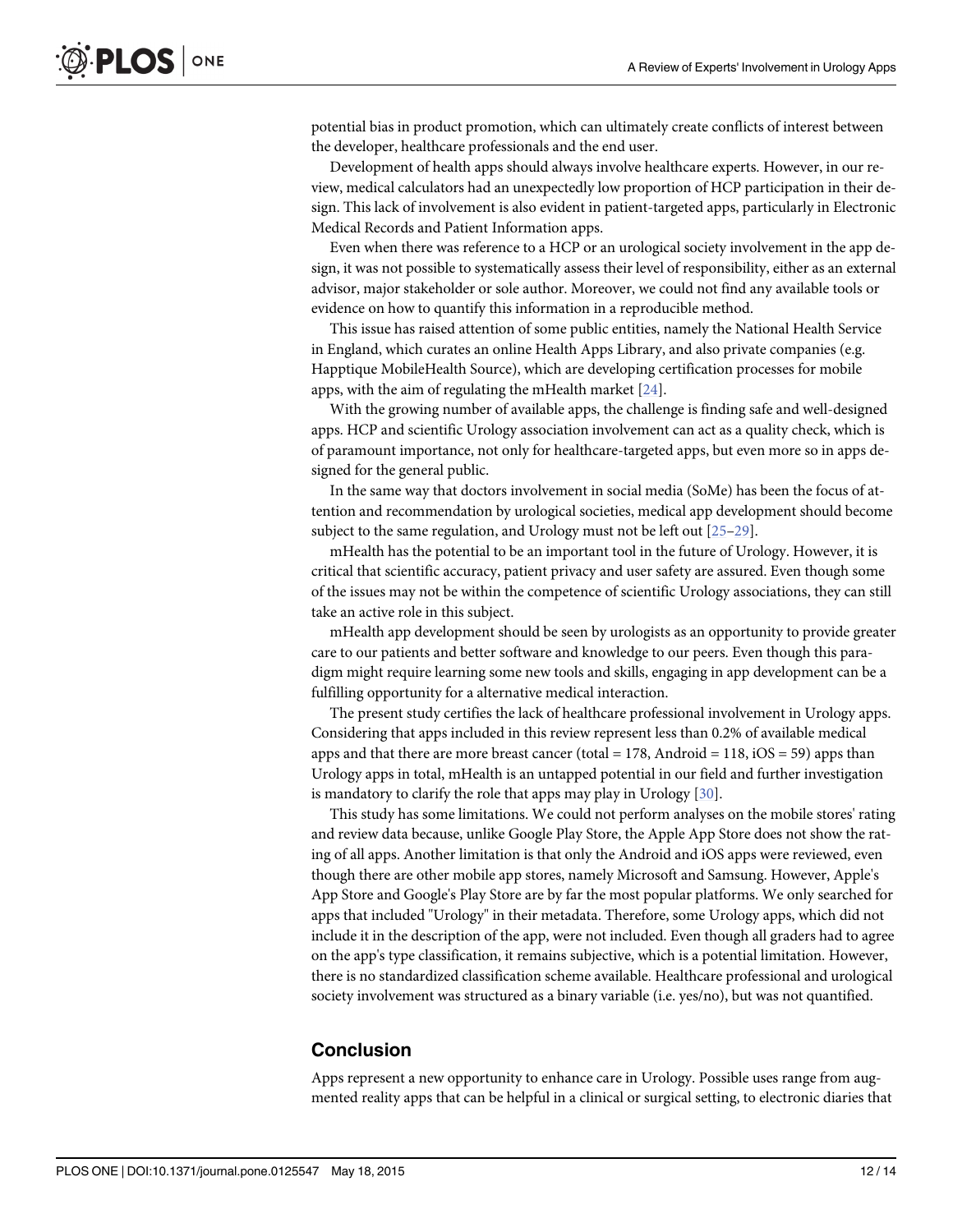<span id="page-12-0"></span>aid in treatment monitoring and even health promoting apps. Even though there are, at the moment, 150 Urology apps, covering a wide range of subjects and directed at a diverse audience, there is room for improvement.

Until clear regulation is enforced, either by government health authorities or independent organizations, the urological community should adopt an active role as soon as possible, in a manner similar to what was done regarding SoMe [[25](#page-13-0)–[28](#page-13-0)]. Even though it is impossible to verify all available apps, maintaining a peer-reviewed register of certified Urology apps or issuing an official scientific seal of approval, could influence overall app design and, consequently, improve urological mHealth solutions.

# Supporting Information

[S1 Table](http://www.plosone.org/article/fetchSingleRepresentation.action?uri=info:doi/10.1371/journal.pone.0125547.s001). List of all included Urology apps. A complete assessment of all urology apps, including its description and information about its creators, is available as supporting information, and can be accessed at <http://dx.doi.org/10.6084/m9.figshare.1363120> (DOC)

# Author Contributions

Conceived and designed the experiments: NPA MCB MR. Performed the experiments: NPA EC ECO LO VC AF. Analyzed the data: NPA MCB MR. Contributed reagents/materials/analysis tools: NPA EC ECO LO VC AF MCB MR. Wrote the paper: NPA EC ECO LO VC AF MCB MR.

#### References

- [1.](#page-1-0) Kwok R (2013) Mobile apps: A conference in your pocket. Nature 498: 20 Jun 395–397. PMID: [23789123](http://www.ncbi.nlm.nih.gov/pubmed/23789123)
- [2.](#page-1-0) World Health Organization (2011) mHealth: New horizons for health through mobile technologies (Global Observatory for eHealth series—Volume 3). Geneva, Switzerland: World Health Organization.
- [3.](#page-1-0) Research2Guidance (2013) The mobile health global market report 2013–2017: the commercialisation of mHealth apps (Vol. 3). Available: [http://www.research2guidance.com/shop/index.php/](http://www.research2guidance.com/shop/index.php/downloadable/download/sample/sample_id/273/) [downloadable/download/sample/sample\\_id/273/](http://www.research2guidance.com/shop/index.php/downloadable/download/sample/sample_id/273/). Accessed September 2014.
- [4.](#page-1-0) Apple HealthKit. Available: [https://developer.apple.com/healthkit/.](https://developer.apple.com/healthkit/) Accessed September 2014.
- [5.](#page-1-0) Google Fit. Available: [https://developers.google.com/fit/.](https://developers.google.com/fit/) Accessed September 2014.
- [6.](#page-1-0) Buijink AW, Visser BJ, Marshall L (2013) Medical apps for smartphones: lack of evidence undermines quality and safety. Evid Based Med 18: 90–92. doi: [10.1136/eb-2012-100885](http://dx.doi.org/10.1136/eb-2012-100885) PMID: [22923708](http://www.ncbi.nlm.nih.gov/pubmed/22923708)
- 7. McCartney M (2013) How do we know whether medical apps work? BMJ 346: f1811 (correction in BMJ, 346:f1974). doi: [10.1136/bmj.f1811](http://dx.doi.org/10.1136/bmj.f1811) PMID: [23516158](http://www.ncbi.nlm.nih.gov/pubmed/23516158)
- [8.](#page-1-0) Boxall NE (2014) Mobile apps: are we culturally out of signal? Emerg Med J. In print. doi: [10.1136/](http://dx.doi.org/10.1136/emermed-2014-203809) [emermed-2014-203809](http://dx.doi.org/10.1136/emermed-2014-203809)
- [9.](#page-1-0) Pellegrini CA, Duncan JM, Moller AC, Buscemi J, Sularz A, DeMott A, et al. (2012) Study protocol: A smartphone- supported weight loss program: design of the ENGAGED randomized controlled trial. BMC Public Health 12: 1041. doi: [10.1186/1471-2458-12-1041](http://dx.doi.org/10.1186/1471-2458-12-1041) PMID: [23194256](http://www.ncbi.nlm.nih.gov/pubmed/23194256)
- 10. Gaglani SM, Topol EJ (2014) iMedEd: The Role of Mobile Health Technologies in Medical Education. Acad Med 89: 1207–1209. doi: [10.1097/ACM.0000000000000361](http://dx.doi.org/10.1097/ACM.0000000000000361) PMID: [24892404](http://www.ncbi.nlm.nih.gov/pubmed/24892404)
- 11. Lin Y-H, Chang L-R, Lee Y-H, Tseng H-W, Kuo TBJ, Chen SH. (2014) Development and Validation of the Smartphone Addiction Inventory (SPAI). PLoS ONE 9(6): e98312. doi: [10.1371/journal.pone.](http://dx.doi.org/10.1371/journal.pone.0098312) [0098312](http://dx.doi.org/10.1371/journal.pone.0098312) PMID: [24896252](http://www.ncbi.nlm.nih.gov/pubmed/24896252)
- [12.](#page-1-0) Bahsoun AN, Malik MM, Ahmed K, El-Hage O, Jaye P, Dasgupta P. (2013) Tablet based simulation provides a new solution to accessing laparoscopic skills training. J Surg Educ 70: 161–163. doi: [10.](http://dx.doi.org/10.1016/j.jsurg.2012.08.008) [1016/j.jsurg.2012.08.008](http://dx.doi.org/10.1016/j.jsurg.2012.08.008) PMID: [23337687](http://www.ncbi.nlm.nih.gov/pubmed/23337687)
- [13.](#page-1-0) Brewer AC, Endly DC, Henley J, Amir M, Sampson BP, Moreau JF, et al. (2013) Mobile Applications in dermatology. JAMA Dermatol 149: 1300–1304. doi: [10.1001/jamadermatol.2013.5517](http://dx.doi.org/10.1001/jamadermatol.2013.5517) PMID: [24067948](http://www.ncbi.nlm.nih.gov/pubmed/24067948)